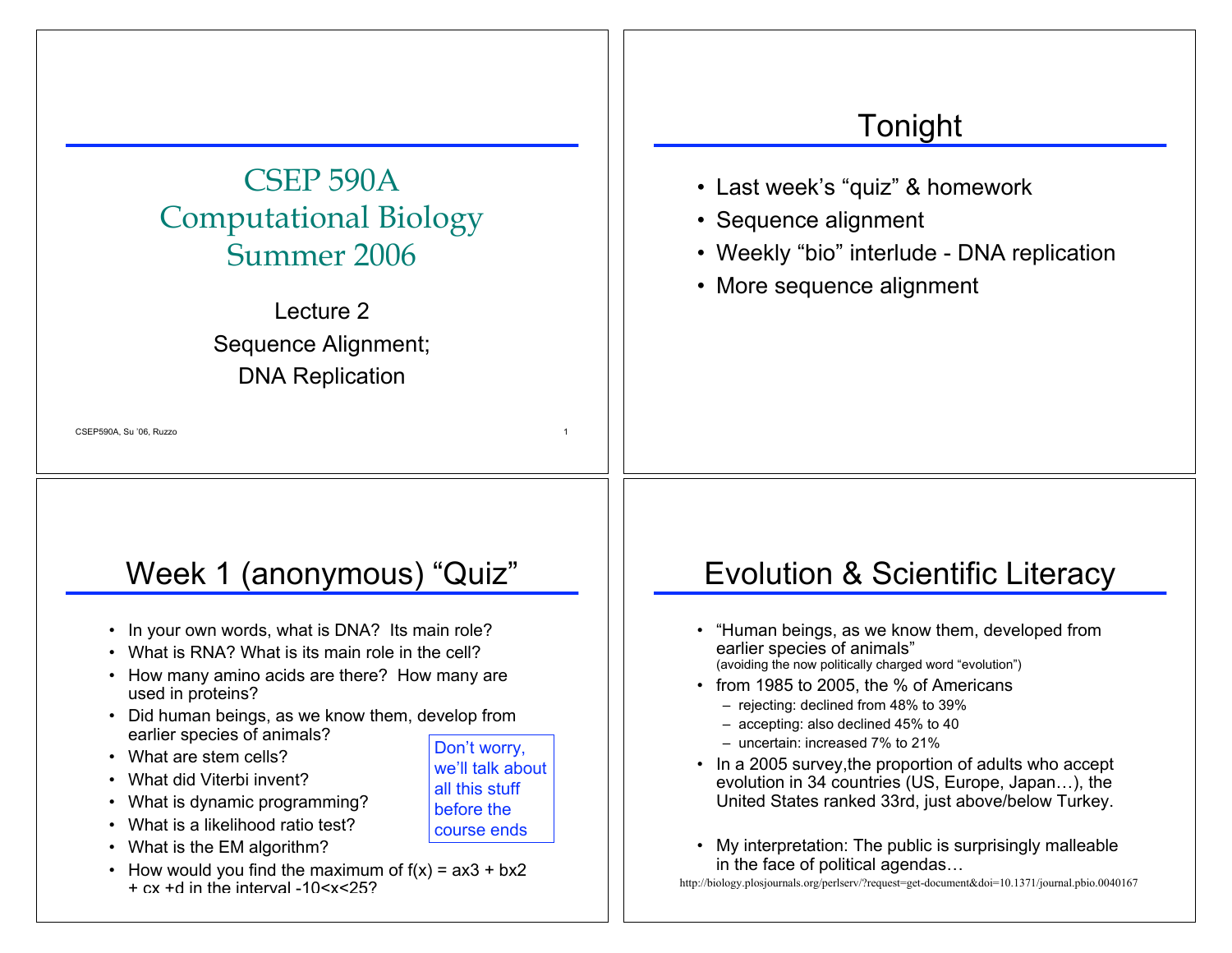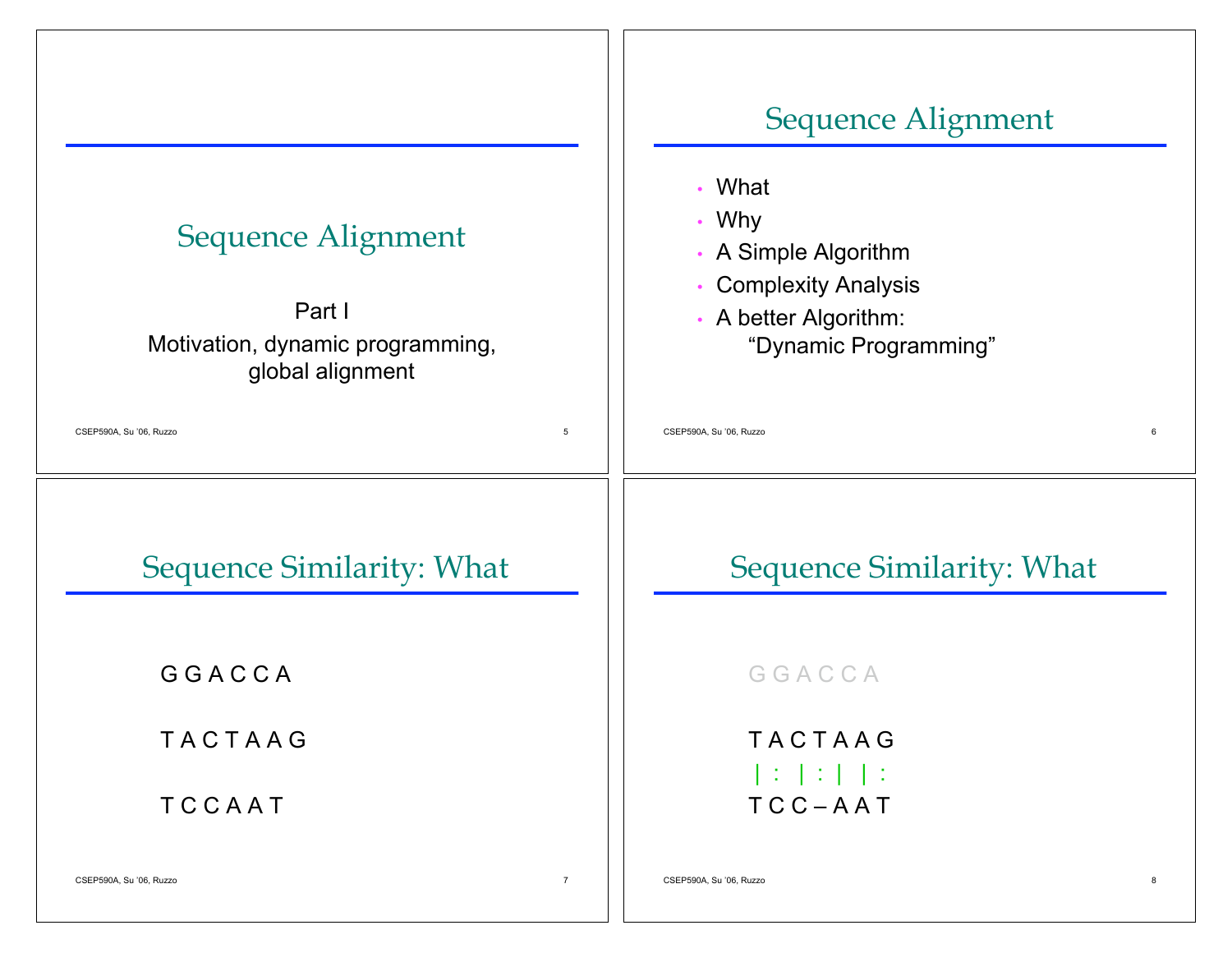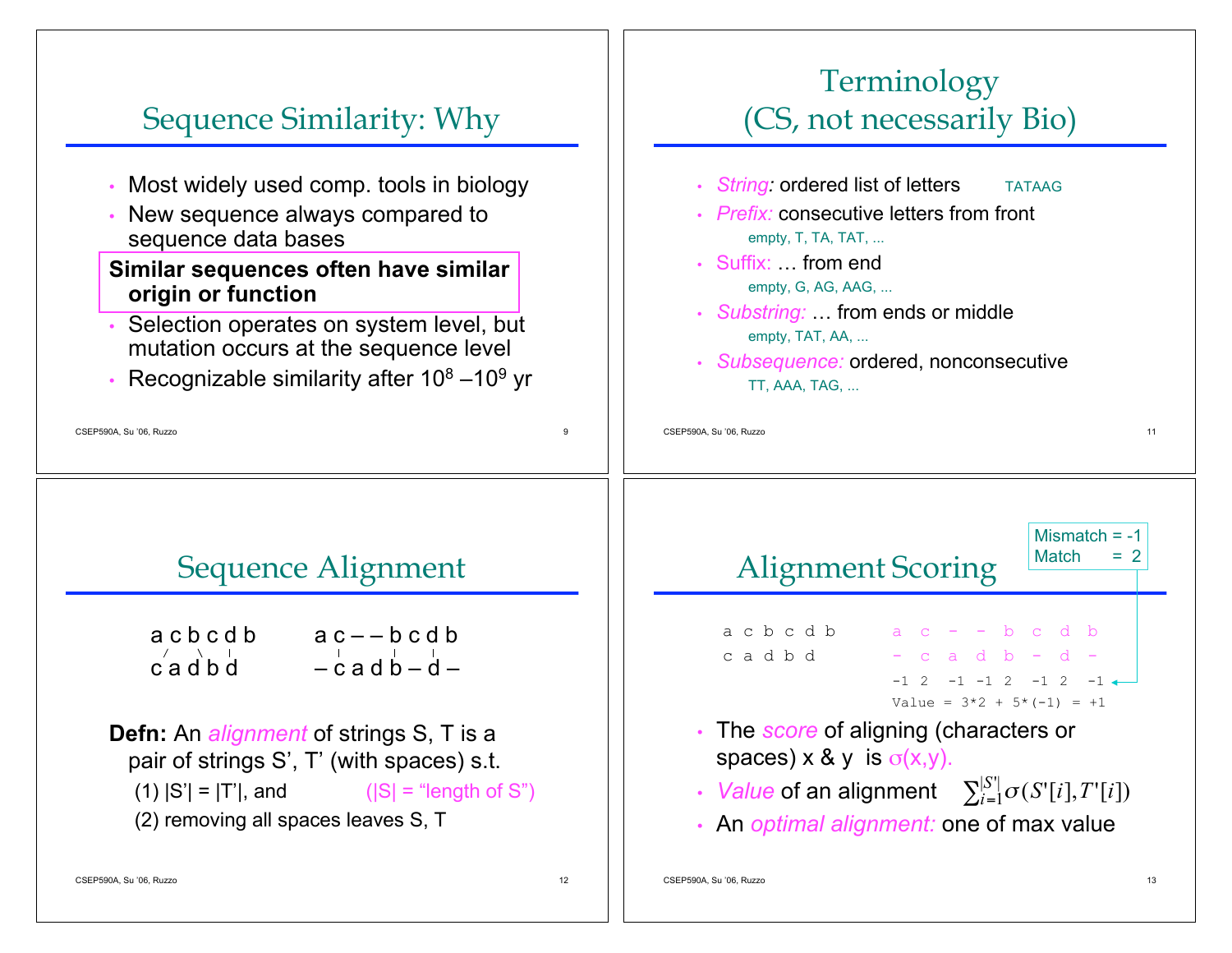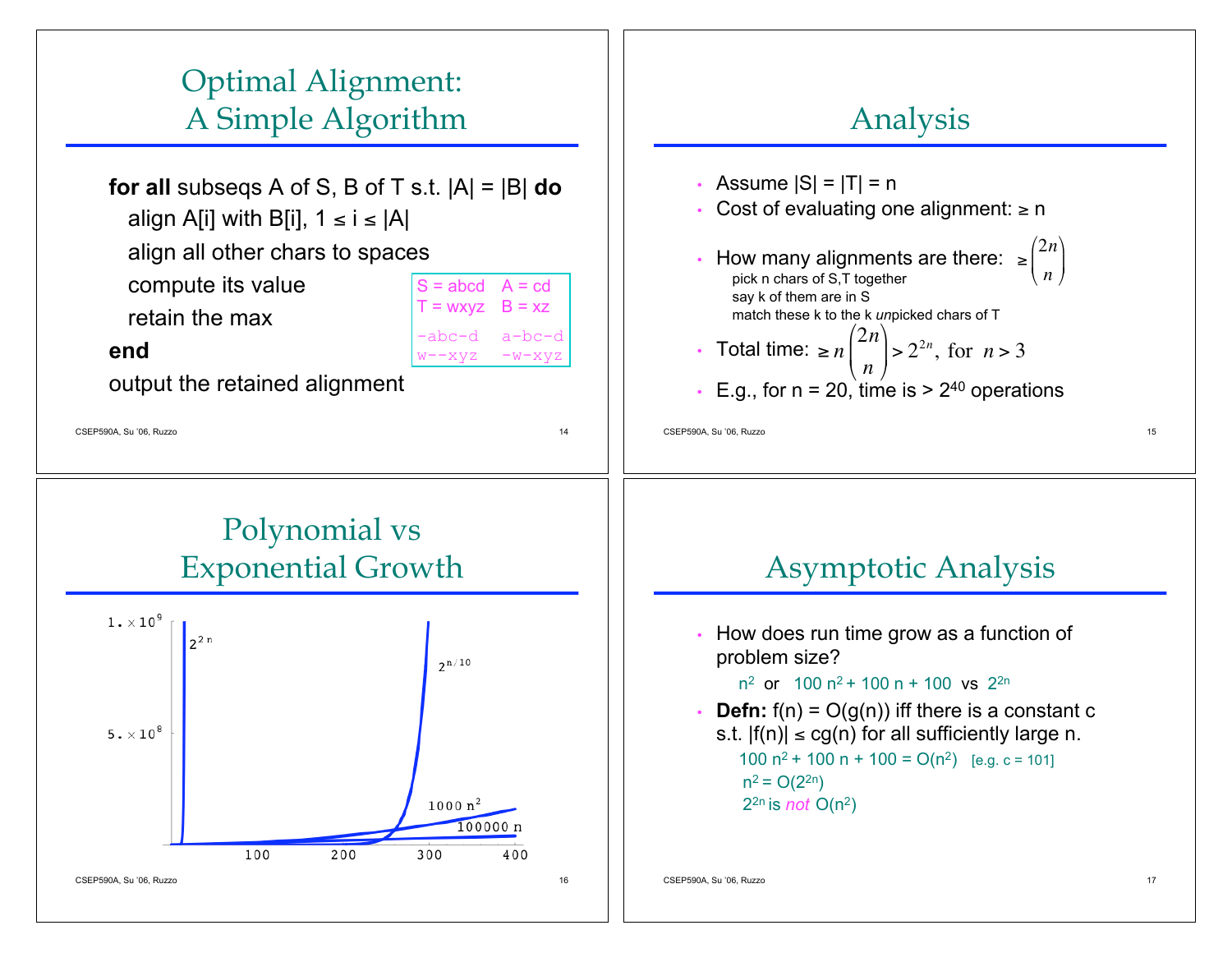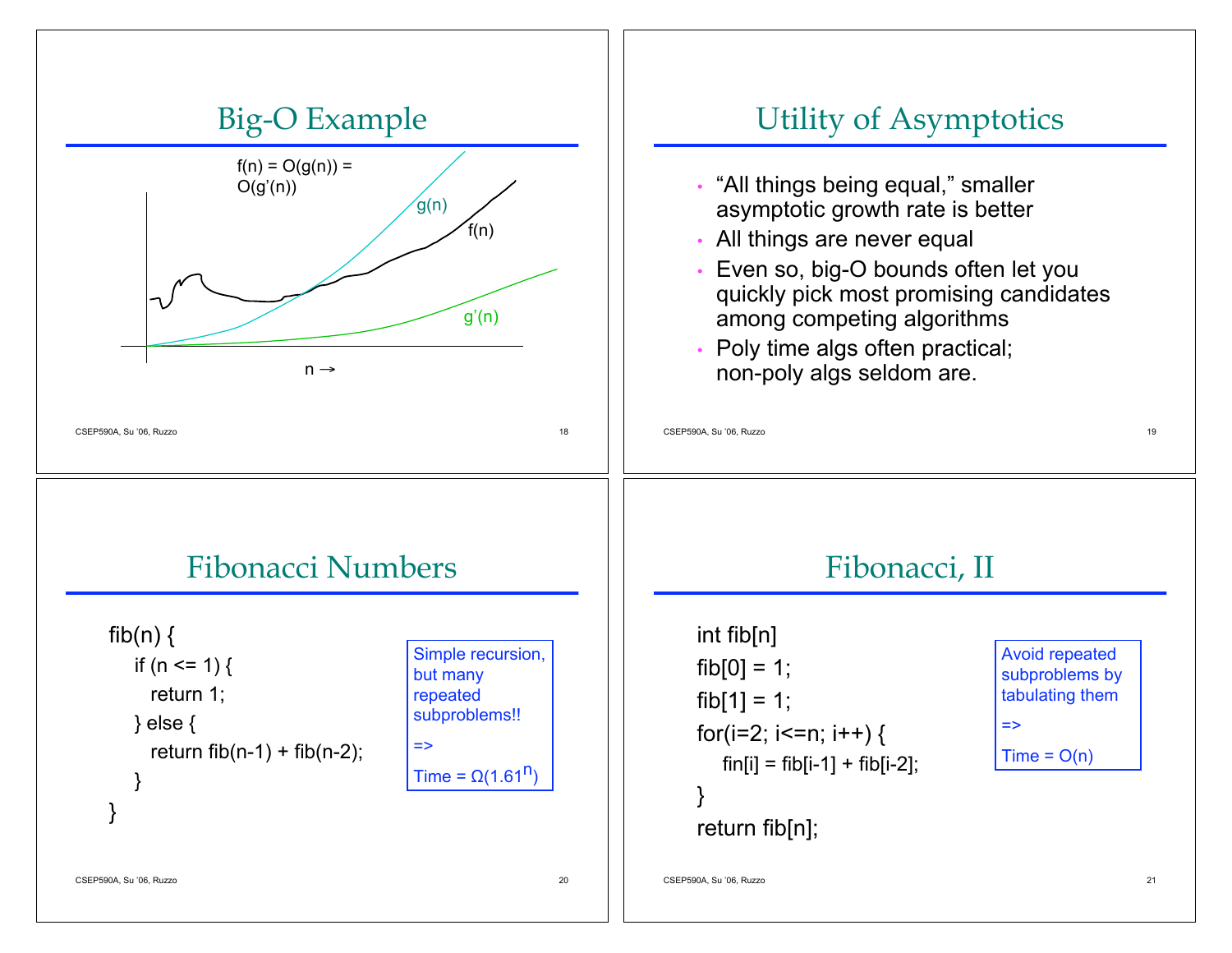# Candidate for Dynamic Programming?

- Common Subproblems?
	- Plausible: probably re-considering alignments of various small substrings unless we're careful.
- Optimal Substructure?
	- Plausible: left and right "halves" of an optimal alignment probably should be optimally aligned (though they obviously interact a bit at the interface).
- (Both made rigorous below.)

#### Optimal Substructure (In More Detail)

- Optimal alignment ends in 1 of 3 ways:
	- last chars of S & T aligned with each other
	- last char of S aligned with space in T
	- last char of T aligned with space in S
	- ( never align space with space;  $\sigma(-, -) < 0$  )
- In each case, the rest of S & T should be optimally aligned to each other

CSEP590A, Su '06, Ruzzo 23

Optimal Alignment in  $O(n^2)$ via "Dynamic Programming"

CSEP590A, Su '06, Ruzzo 22

- Input: S, T,  $|S| = n$ ,  $|T| = m$
- Output: value of optimal alignment

Easier to solve a "harder" problem:

 $V(i,j)$  = value of optimal alignment of S[1], …, S[i] with T[1], …, T[j] for all  $0 \le i \le n$ ,  $0 \le j \le m$ .

Base Cases

• V(i,0): first i chars of S all match spaces

$$
V(i,0) = \sum_{k=1}^{i} \sigma(S[k],-)
$$

•  $V(0, j)$ : first j chars of T all match spaces  $V(0, j) = \sum_{k=1}^{j} \sigma(-, T[k])$ 

CSEP590A, Su '06, Ruzzo 24

|<br>|-<br>|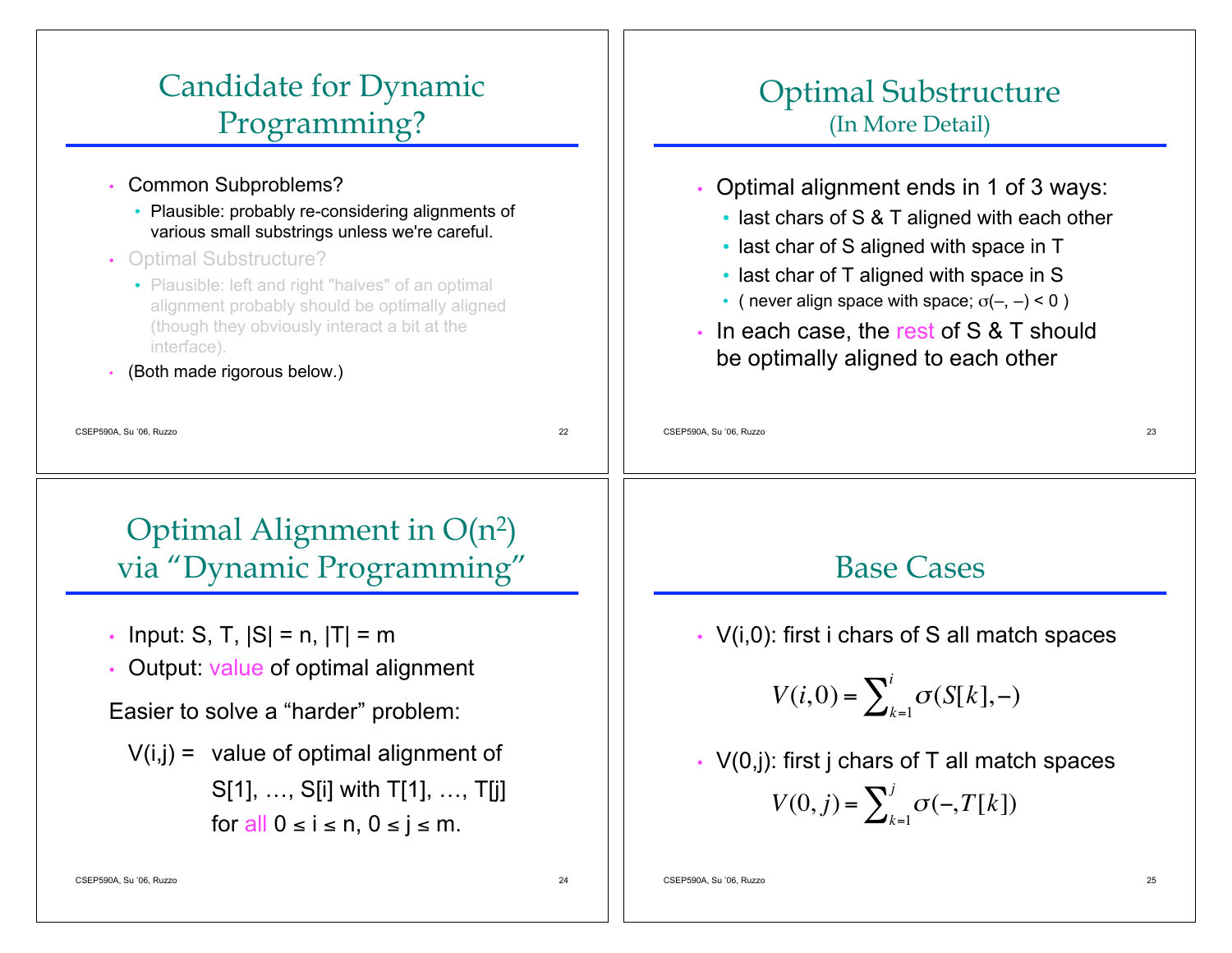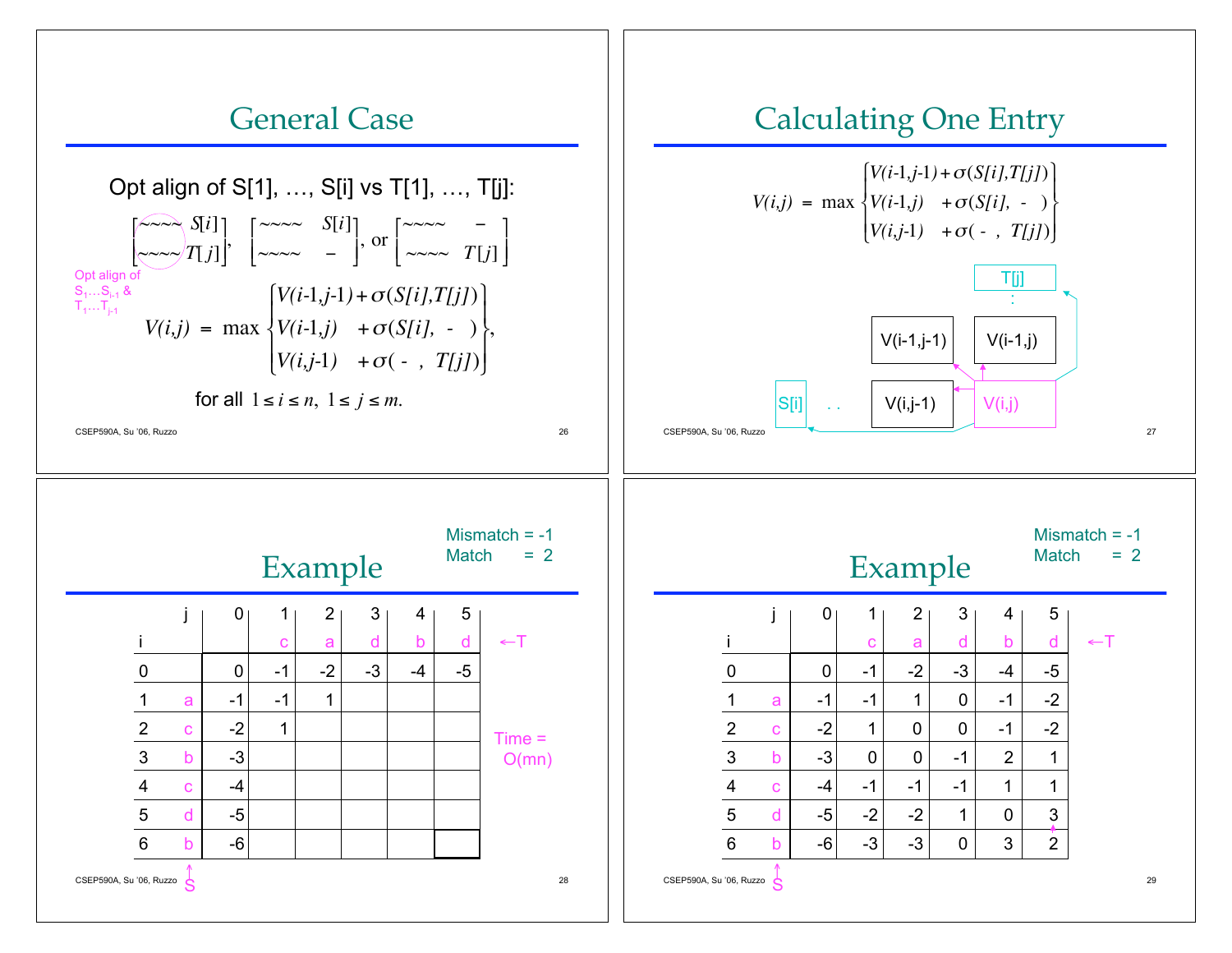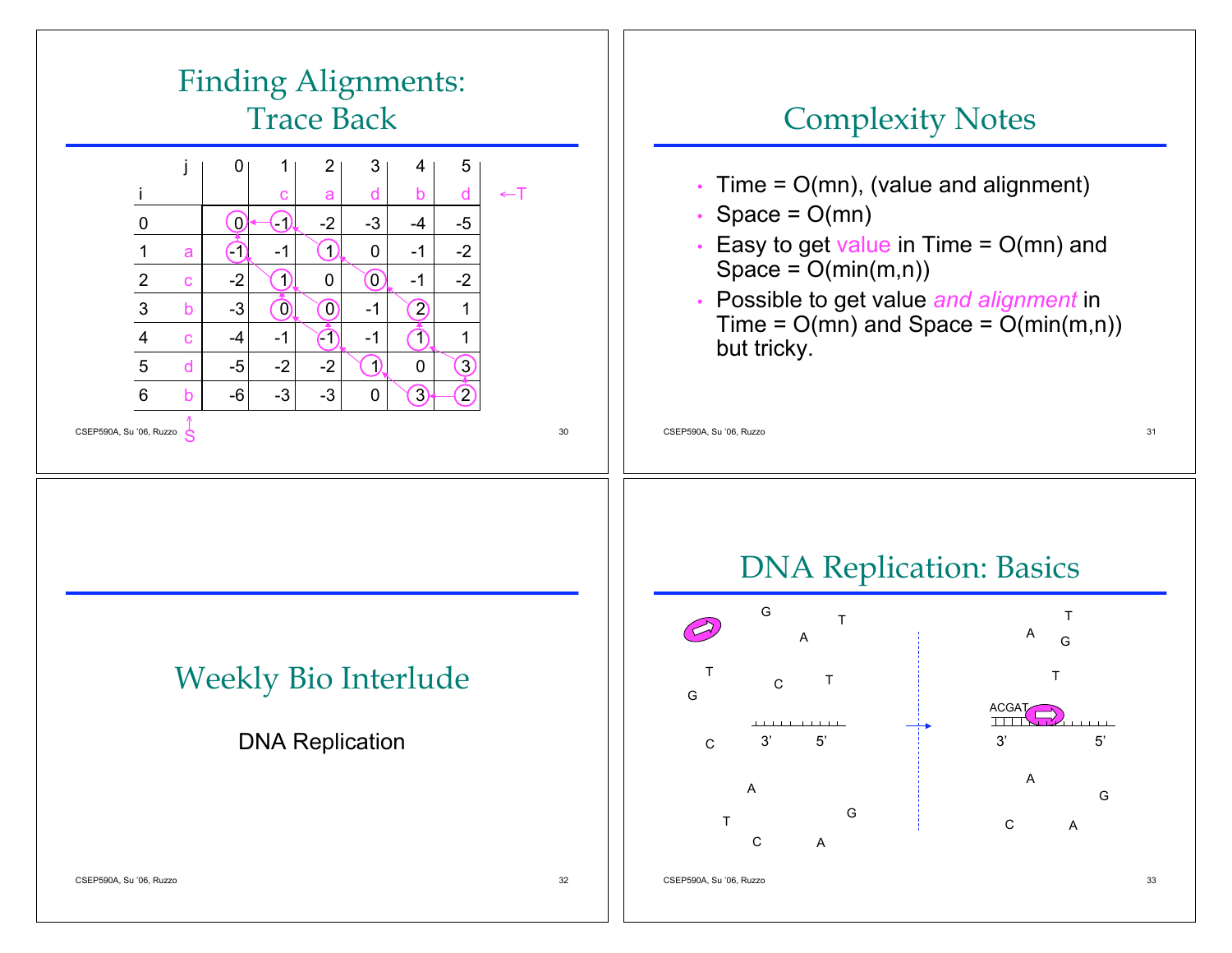#### Issues & Complications, I

- 1st ~10 nt's added are called the *primer*
- In simple model, DNA pol has 2 jobs: prime & extend
- Priming is error-prone
- So, specialized *primase* does the priming; pol specialized for fast, accurate extension



Still doesn't solve the accuracy problem (hint: primase makes an *RNA* primer)

CSEP590A, Su '06, Ruzzo 34



# Issue 3: Fragments

Lagging strand gets a series of "Okazaki fragments" of DNA (~200nt in eukaryotes) following each primer



The RNA primers are later removed by a *nuclease* and



primer Okazaki primer

- *DNA* pol fills gaps (more accurate than primase)
- Fragments joined by *ligase*

CSEP590A, Su '06, Ruzzo 36

# Issue 4: Coord Lead/Lag

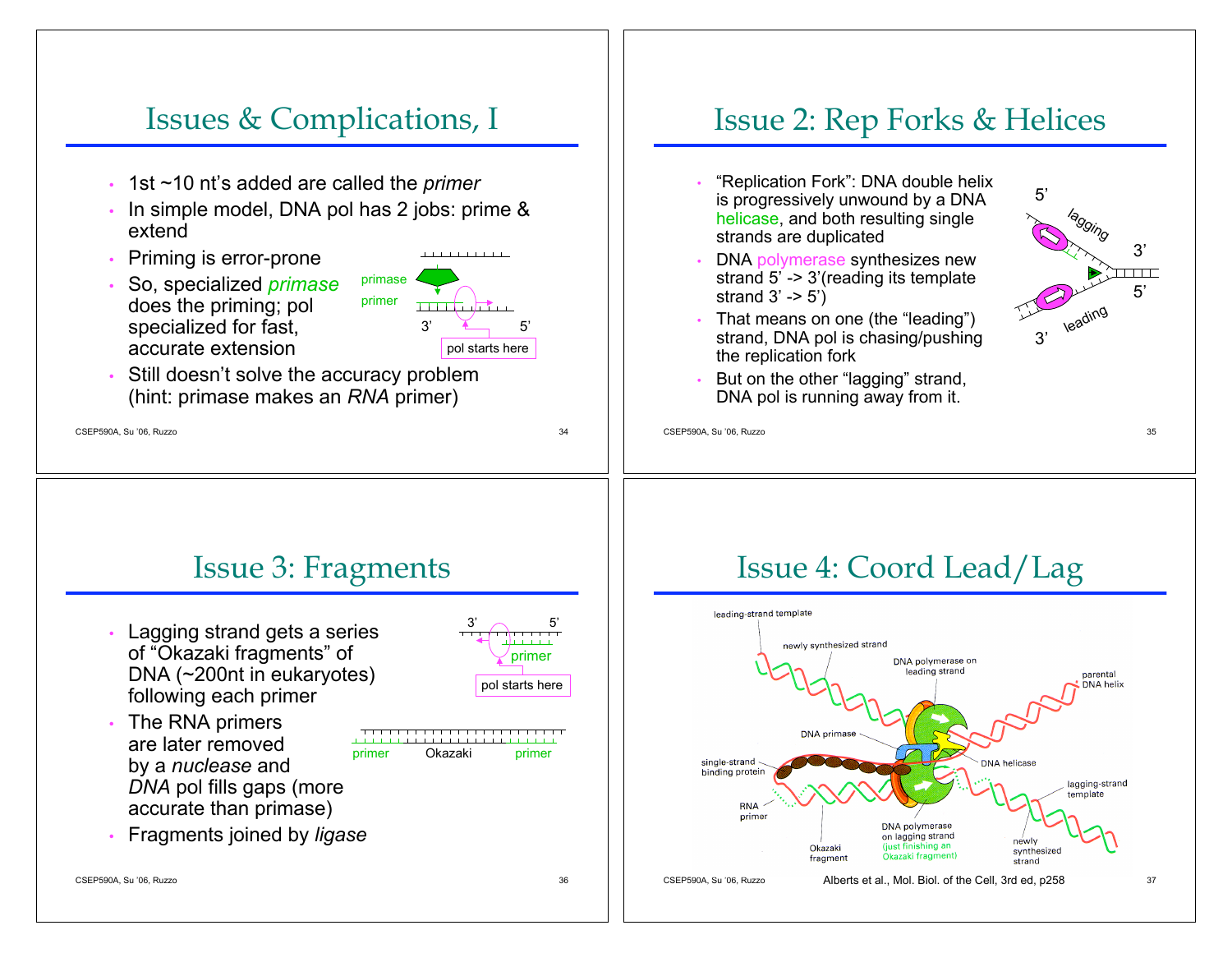#### Issue 5: Twirls & Tangles

Unwinding helix  $($  ~10 nucleotides per turn) would cause stress. *Topoisomerase I* cuts DNA backbone on *one* strand, allowing it to spin about the remaining bond, relieving stress



• *Topoisomerase II* can cut & rejoin *both* strands, after allowing another double strand to pass through the gap, de-tangling it.

CSEP590A, Su '06, Ruzzo 38

### Replication Summary

- Speed: 50 (eukaryotes) 500 (prokaryotes) bp/sec
- Accuracy: 1 error per 10<sup>9</sup> bp
- Complex & highly optimized
- Highly similar across all living cells
- More info: Alberts et al., Mol. Biol. of the Cell

CSEP590A, Su '06, Ruzzo 40

# Issue 6: Proofreading

- Error rate of pol itself is  $\sim$ 10<sup>-4</sup>, but overall rate is 10 $-9$ , due to proofreading & repair, e.g.
	- pol itself can back up & cut off a mismatched base if one happens to be inserted
	- priming the new strand is hard to do accurately, hence RNA primers, later removed & replaced
	- other enzymes scan helix for "bulges" caused by base mismatch, figure out which strand is original, cut away new (faulty) copy; DNA pol fills gap
	- which strand is original? In bacteria, some A's are "methylated" , but not immediately after replication

CSEP590A, Su '06, Ruzzo 39

# Sequence Alignment

#### Part II Local alignments & gaps

CSEP590A, Su '06, Ruzzo 41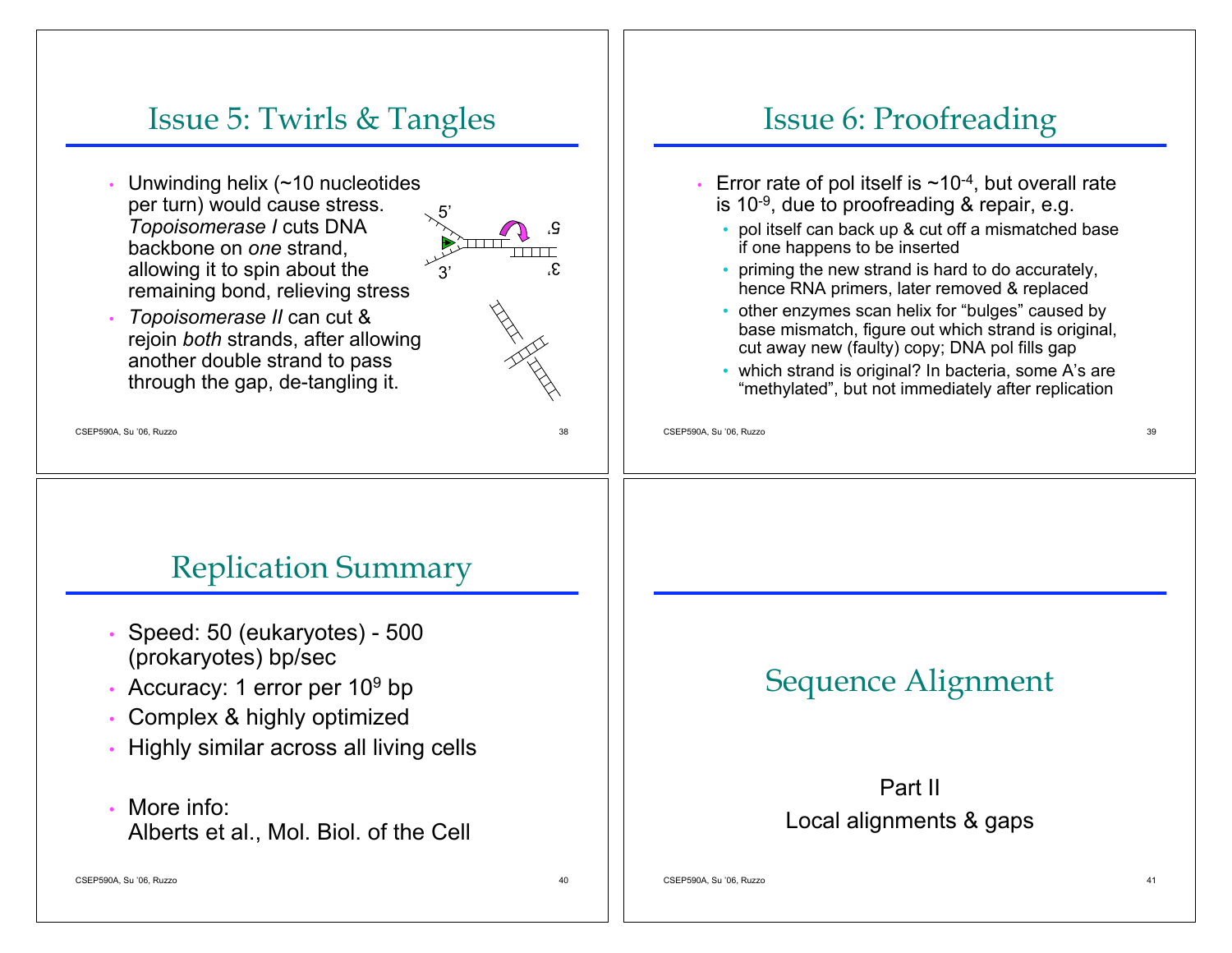#### CSEP590A, Su '06, Ruzzo 42 Variations • Local Alignment • Preceding gives *global* alignment, i.e. full length of both strings; • Might well miss strong similarity of part of strings amidst dissimilar flanks • Gap Penalties • 10 adjacent spaces cost 10 x one space? • Many others CSEP590A, Su '06, Ruzzo 43 Local Alignment:Motivations • "Interesting" (evolutionarily conserved, functionally related) segments may be a small part of the whole • "Active site" of a protein • Scattered genes or exons amidst "junk" , e.g. retroviral insertions, large deletions • Don't have whole sequence • Global alignment might miss them if flanking junk outweighs similar regions CSEP590A, Su '06, Ruzzo 44 Local Alignment Optimal *local alignment* of strings S & T: Find substrings A of S and B of T having max value global alignment  $S = abcxdex$   $A = c x d e$  $T =$  xxxcde  $B = c - d e$  value = 5 CSEP590A, Su '06, Ruzzo 45 The "Obvious" Local Alignment Algorithm **for all** substrings A of S and B of T Align A & B via dynamic programming Retain pair with max value **end ;** Output the retained pair Time:  $O(n^2)$  choices for A,  $O(m^2)$  for B, O(nm) for DP, so  $O(n^3m^3)$  total. [Best possible? Lots of redundant work…]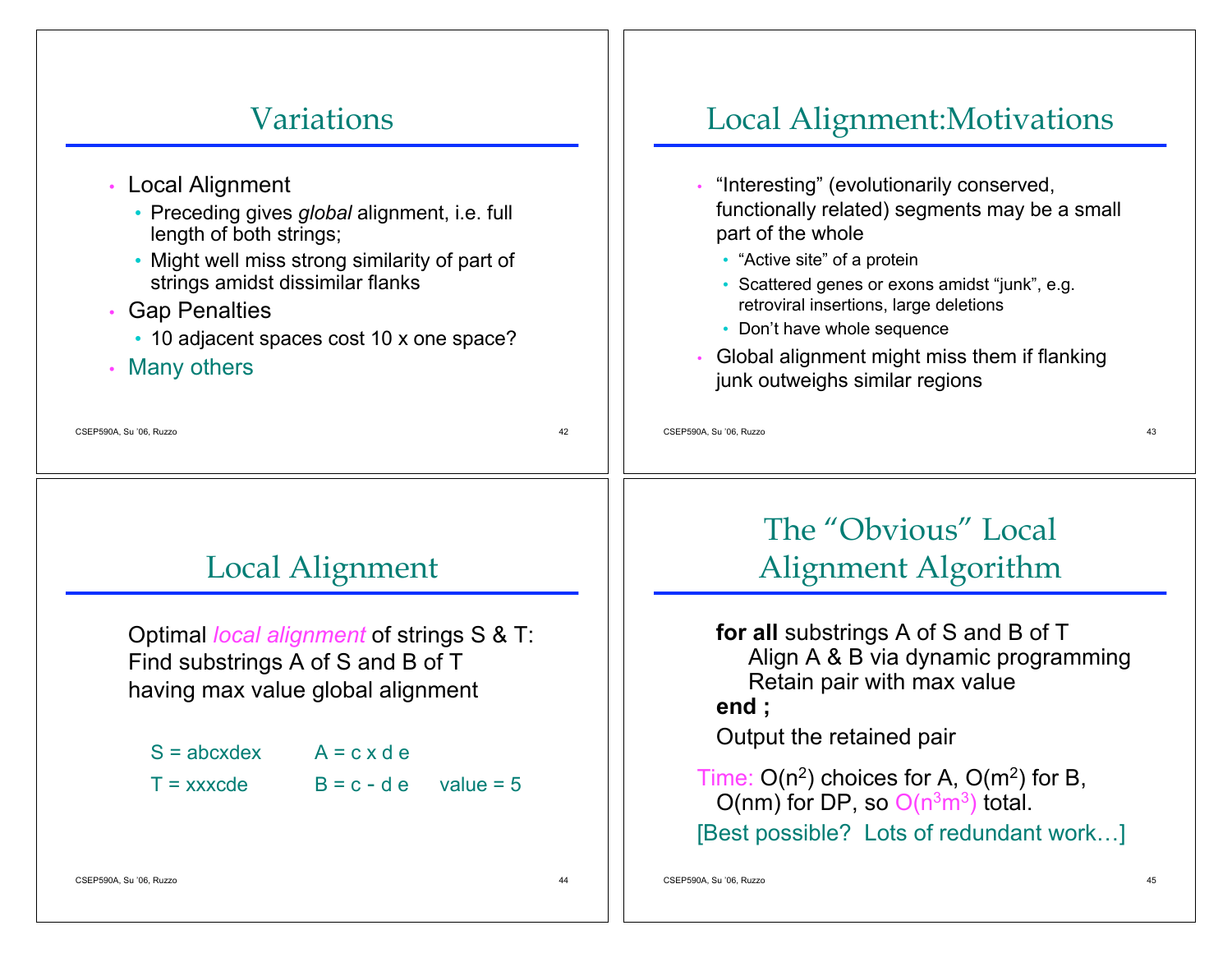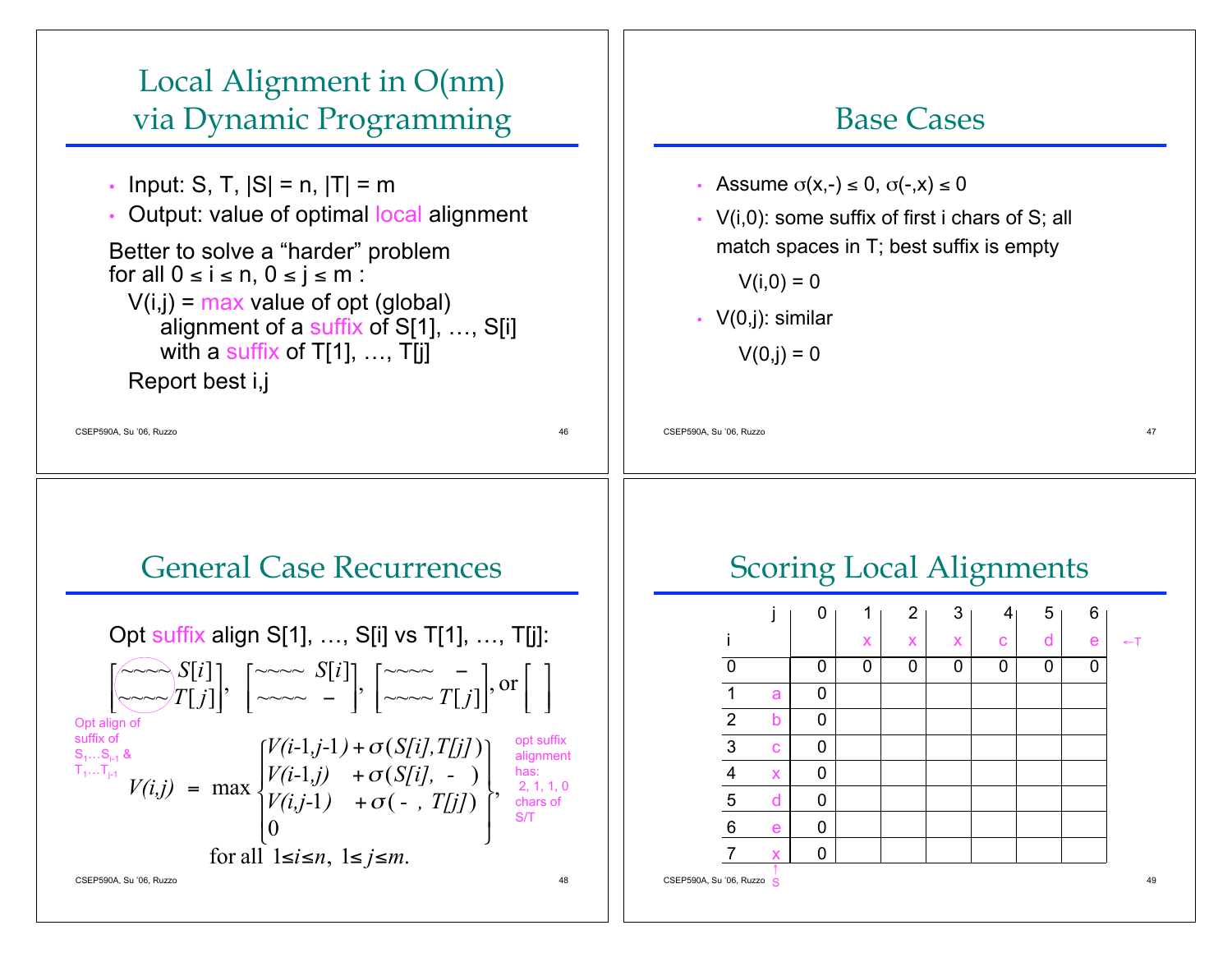